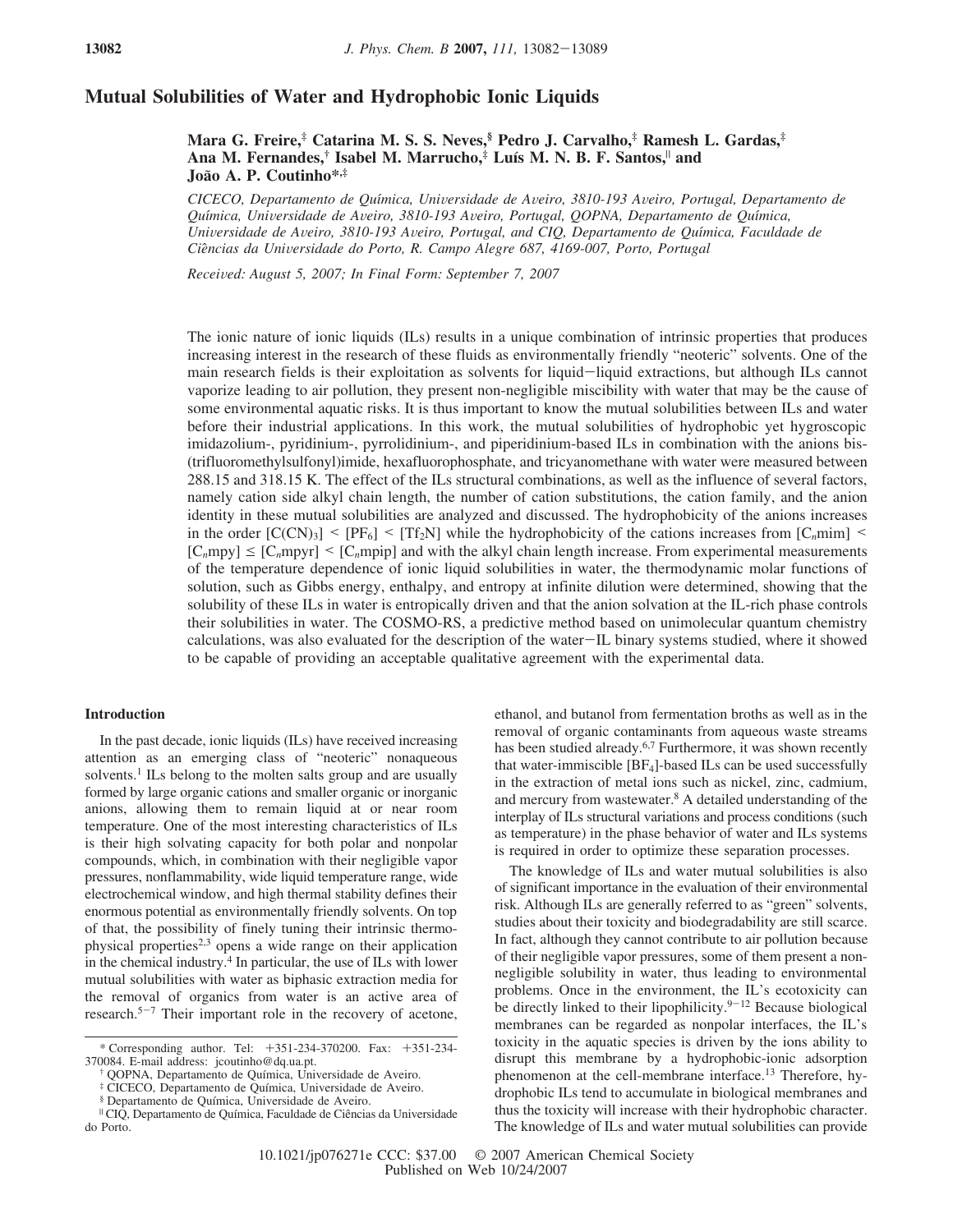not only a way to evaluate their dispersion on the ecosystem but also their effect upon the individual microorganisms.

The quantification of the amount of water in the ionic liquid phase is also important because it significantly affects their pure physical properties such as viscosities, densities, and surface tensions.<sup>14</sup>-<sup>16</sup> Water may also act as a cosolvent, for example, increasing the mutual solubilities between alcohols and ILs, or as an antisolvent, reducing the solubility of gases in  $ILs.17-20$ The presence of water can also affect the rates and selectivity of reactions involving or carried in ILs.<sup>21</sup>

Despite the importance of the knowledge of the mutual solubilities of ILs and water, only few scattered publications reporting measurements are available<sup>7,17,22-35</sup> and only one overview of the mutual solubilities between water and imidazolium-based ILs has been published so far.<sup>36</sup> In this work*,* a rigorous and systematic experimental study of the mutual solubilites between ILs and water from 288.15 to 318.15 K at atmospheric pressure was conducted for imidazolium-, pyridinium-, pyrrolidinium-, and piperidinium-based cations and bis- (trifluoromethylsulfonyl)imide-, hexafluorophosphate-, and tricyanomethane-based anions ILs. The main goal of this study is to determine the impact of the ionic liquids' structural modifications, such as the cation family, the cation alkyl chain length, the number of substitutions at the cation, and the anion identity influence in their liquid-liquid phase behavior with water. Furthermore, the behavior of these mixtures at the molecular level was studied through the analysis of the molar solution thermodynamic properties.

The COSMO-RS, conductor-like screening model for real solvents, is a novel method for the prediction of thermophysical properties of fluids based on unimolecular quantum calculations.  $37-41$ The application of COSMO-RS to the LLE description of ILs and alcohols, hydrocarbons, ethers, ketones, and water systems has been carried out already.<sup>42-48</sup> This model has proven to be a valuable tool in the prediction of properties of systems involving ILs because the traditional approaches such as the structure-interpolating group-contribution methods (GCMs), equations of state (EoS), and usual correlations require a large experimental database prior to their effective use, which is a restrictive factor considering the huge number of possible IL combinations. The performance of this predictive method is analyzed in the prediction of water-IL binary systems which have also been measured experimentally. COSMOS-RS proves to be, at least qualitatively, an a priori method of selection for predicting the water-IL binary system's phase behavior.

## **Experimental Section**

**Materials.** The mutual solubilities with water were studied for the following ILs: 1-butyl-3-methylimidazolium hexafluorophosphate,  $[C_4$ mim][PF<sub>6</sub>], 1-hexyl-3-methylimidazolium hexafluorophosphate, [C<sub>6</sub>mim][PF<sub>6</sub>], 1-methyl-3-octylimidazolium hexafluorophosphate, [C<sub>8</sub>mim][PF<sub>6</sub>], 1-butyl-2,3-dimethylimidazolium hexafluorophosphate, [C<sub>4</sub>C<sub>1</sub>mim][PF<sub>6</sub>], 1-butyl-3-methylimidazolium tricyanomethane  $[C_4mim][C(CN)_3]$ , 3-methyl-1propylpyridinium bis(trifluoromethylsulfonyl)imide,  $[C_3mpy]$ -[Tf<sub>2</sub>N], 1-methyl-1-propylpyrrolidinium bis(trifluoromethylsulfonyl)imide,  $[C_3mpyr][Tf_2N]$ , 1-butyl-1-methylpyrrolidinium bis(trifluoromethylsulfonyl)imide  $[C_4mpyr][Tf_2N]$ , and 1methyl-1-propylpiperidinium bis(trifluoromethylsulfonyl)imide, [C<sub>3</sub>mpip][Tf<sub>2</sub>N]. The [C<sub>4</sub>mim][PF<sub>6</sub>] and [C<sub>6</sub>mim][PF<sub>6</sub>] were acquired from IoLiTec with mass fraction purities >99%. The bromide impurity mass fraction for  $[C_4 \text{min}][PF_6]$  is 85 ppm and for  $[C_6mim][PF_6]$  is  $\leq 100$  ppm. The  $[C_8mim][PF_6]$  and  $[C_4C_1mim][PF_6]$  were acquired from Solchemar with mass

fraction purities >99%. The chloride mass fraction content in both ILs is  $\leq 80$  ppm. The [C<sub>4</sub>mim][C(CN)<sub>3</sub>] was acquired from Merck with a mass fraction purity  $\geq 99\%$  and a mass fraction of chloride ion  $\leq 1000$  ppm. The [C<sub>3</sub>mpy][Tf<sub>2</sub>N], [C<sub>3</sub>mpyr]-[Tf<sub>2</sub>N], [C<sub>4</sub>mpyr][Tf<sub>2</sub>N], and [C<sub>3</sub>mpip][Tf<sub>2</sub>N] were acquired from IoLiTec with mass fraction purities >99% and a bromide impurity mass fraction <100 ppm.

To reduce the water and volatile compounds content to negligible values, we dried IL individual samples under constant agitation at vacuum (0.1 Pa) and moderate temperature (353 K) for a minimum of 48 h. After this procedure, we checked the purity of each ionic liquid by  ${}^{1}H$ ,  ${}^{13}C$ , and  ${}^{19}F$  NMR.

The water used was double-distilled, passed by a reverse osmosis system, and further treated with a MilliQ plus 185 water purification apparatus. It has a resistivity of 18.2 MΩ·cm, a TOC smaller than  $5 \mu g \cdot L^{-1}$ , and it is free of particles greater than  $0.22 \mu$ m. The analyte used for the coulometric Karl Fischer titration was Hydranal - Coulomat AG from Riedel-de Haën.

**Experimental Procedure.** The mutual solubility measurements between water and ILs were carried out at temperatures from 288.15 to 318.15 K and at atmospheric pressure. In the case of the water solubility in  $[C_4C_1mim][PF_6]$ , the temperature range was from 303.15 to 318.15 K because of the high melting point of this IL. The IL and the water phases were initially agitated vigorously and allowed to reach the saturation equilibrium by the separation of both phases in 22 mL glass vials for at least 48 h. This period proved to be the minimum time required to guarantee a complete separation of the two phases and that no further variations in mole fraction solubilities occurred.

The temperature was maintained by keeping the glass vials containing the phases in equilibrium inside an aluminum block specially designed for this purpose, which is placed in an isolated air bath capable of maintaining the temperature within  $\pm 0.01$ K. The temperature control was achieved with a PID temperature controller driven by a calibrated Pt100 (class 1/10) temperature sensor inserted in the aluminum block. In order to reach temperatures below room temperature, we coupled a Julabo circulator, model F25-HD, to the overall oven system allowing the passage of a thermostatized fluid flux around the aluminum block. The solubility of water in the IL-rich phase was determined using a Metrohm 831 Karl Fischer (KF) coulometer, and the solubility of ILs in the water-rich phase was determined by UV spectroscopy using a SHIMADZU UV-1700 Pharma-Spec Spectrometer, at a wavelength of 211 or 266 nm, using calibration curves established previously. These wavelengths were found to be the maximum UV absorption lengths for the imidazolium- and pyridinium-based cations studied, respectively. Both rich phases were sampled at each temperature from the equilibrium vials using glass syringes maintained dry and at the same temperature of the measurements. For the IL-rich phase, samples of ∼0.1 to 0.2 g were taken and injected directly into the KF coulometric titrator, whereas for the water-rich phase, samples of ∼0.3 to 1.0 g were taken and diluted by a factor ranging from 1:50 to 1:1000 (v:v) in ultrapure water, depending on the solubility of the IL under study. The high precision and accuracy of this method can be linked not only to the gravimetric procedure but also to the dilutions of the samples of the water-rich phase, avoiding phase split when working at temperatures different from room temperature. The mutual solubility results at each individual temperature are an average of at least five independent measurements.

Because it was already shown that  $[PF_6]$ -based ILs can decompose in acidic medium, reacting with water and producing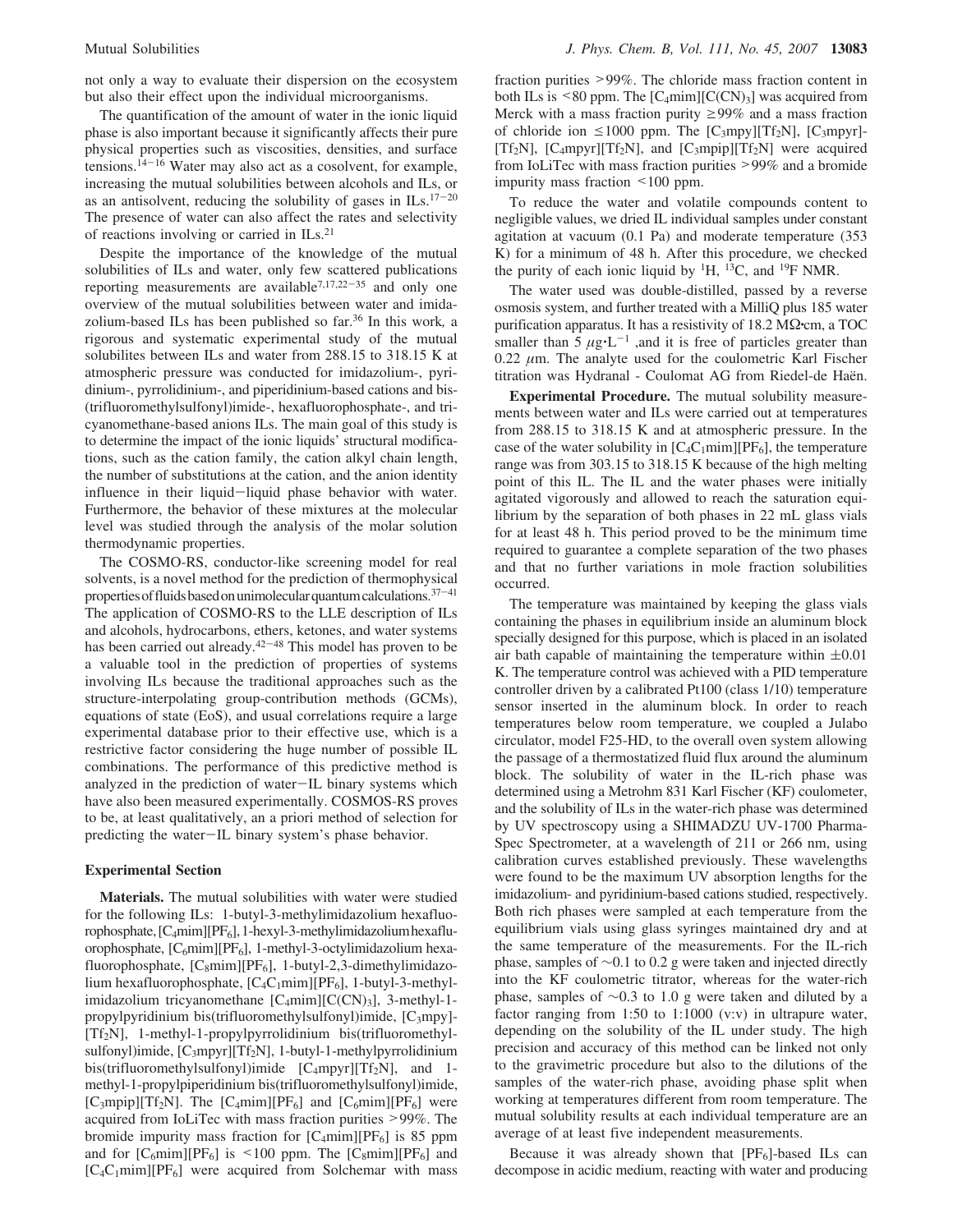the toxic fluoridric acid, $49$  a study of the possible hydrolysis of these ILs during the equilibration with water at the maximum temperature used in this work was carried out using electrospray ionization mass (ESI-MS) and tandem mass spectra (ESI-MS-MS). The mass spectra were acquired with a Micromass Quattro LC triple quadrupole mass spectrometer operating in the negative ion mode. The source and desolvation temperatures were 353 and 423 K, respectively. The capillary and the cone voltage were 2600 and 30 V, respectively. Nitrogen was used as the nebulization gas. ESI-MS-MS spectra were acquired by selecting the precursor ion with the first quadrupole, performing collisions with argon at energies of 15 eV in the second quadrupole, followed by mass analysis of product ions on the third quadrupole. Both rich phases were introduced at a 10  $\mu L$ ·min<sup>-1</sup> flow rate using methanol as the eluent solvent.

Mass spectrometry measurements have also been carried out to establish the relative strength of the cation-anion interaction for the ionic liquids studied. For that purpose, the pure ionic liquids were diluted in acetonitrile at a concentration of (1.5  $\times$  $10^{-4}$ ) mol·L<sup>-1</sup>. ESI-MS and ESI-MS-MS were acquired with a Micromass QTOF 2 operating in the positive and negative ion modes. Source and desolvation temperatures were 353 and 373 K, respectively. Capillary and cone voltage were 2600 and 25 V, respectively. Nitrogen was used as the nebulization gas. ESI-MS-MS spectra were acquired by selecting the precursor ion  $([cation...anion...cation]<sup>+</sup>$  or  $[anion...cation.com]<sup>-</sup>$  with the quadrupole, performing collisions with argon at energies of 10 eV in the hexapole, followed by mass analysis of product ions by the TOF analyzer. The ionic liquid solutions were introduced at a 10  $\mu$ L·min<sup>-1</sup> flow rate.

**Thermodynamic Functions.** The dissolution of a liquid into another is associated with changes in the thermodynamic functions, such as the standard molar Gibbs energy ( $\Delta_{sol} G_m^{\circ}$ ), the standard molar enthalpy  $(\Delta_{sol}H_m^o)$  and the standard molar entropy ( $\Delta_{sol}S_m^{\circ}$ ) of solution, that can be determined from the temperature dependence of the experimental solubility data. These thermodynamic functions are associated with the changes that occur in the solute neighborhood when one solute molecule is transferred from an ideal gas phase to a dilute ideal solution and can be calculated according to eqs  $1-3.50$ 

$$
\Delta_{sol} G_m^{\circ} = -RT \ln(x_2)_p \tag{1}
$$

$$
\frac{\Delta_{sol}H_m^o}{RT^2} = \left(\frac{\partial \ln x_2}{\partial T}\right)_p\tag{2}
$$

$$
\Delta_{sol} S_m^{\rm o} = R \left( \frac{\partial \ln x_2}{\partial \ln T} \right)_p \tag{3}
$$

where  $x_2$  is the mole fraction solubility of the solute,  $R$  is the ideal gas constant, *T* is the temperature, and the subscript *p* indicates that the process takes place at constant pressure. The subscript *m* refers to the molar quantity.

## **Results and Discussion**

**[PF6]-based ILs Hydrolysis Studies.** All of the [PF6]-based ILs were tested to check if hydrolysis occurs at the experimental conditions used for the mutual solubility measurements. Both rich phases were collected and injected after 48 h and after 2 years at equilibrium at 318.15 K. The mass spectra of the water and ionic liquid rich phases did not reveal any of the ions described previously in the literature<sup>51,52</sup> as a result of the hexafluorophosphate anion hydrolysis, namely,  $m/z$  123 [F<sub>4</sub>PO]<sup>-</sup>

and  $m/z$  101  $[F_2PO_2]^-$ . Although the fluoride anion was also absent in all of the sample spectra, an ion at *m*/*z* 51 assigned by MS-MS to [CH3OH $\cdot$ F]<sup>-</sup> was observed for all of the samples analyzed, with a maximum abundance, in the IL-rich phase, of 0.35% relative to the base peak which is  $m/z$  145  $[PF_6]^-$ . From the results obtained, it can be concluded that no significant hydrolysis occurs under the experimental conditions used for the mutual solubility measurements.

**Relative Cation**-**Anion Interaction Strength.** Mass spectrometry measurements have been carried out as described above to establish the relative interaction strength, which is a combined result of electrostatic, hydrogen bonding, polar, and dispersion forces between the cation and the anion in the studied ILs. From the mass spectra interpretation, a higher abundance of the cation  $C1^+$  in the ESI-MS-MS spectra of the heterodimer  $[C1...A...C2]^+$ implies a stronger interaction between the cation  $C2<sup>+</sup>$  and the anion  $A^-$ . The same line of thought is valid for the anion.<sup>53</sup> The ESI-MS-MS spectra results for the ILs binary equimolar mixtures used to form the clusters show that the relative strength of cation-anion interaction strength observed both in [C1...BF<sub>4</sub>...C2]<sup>+</sup> and in  $[C1...PF_6...C2]^+$  for the imidazolium-based cations increases in the order  $[C_4C_1mim] < [C_8mim] <$ [C4mim]. The same dependence of the cation-anion interaction with the alkyl chain length was observed for the pyrrolidiniumbased ILs. When comparing the different cation families using the cation  $[C1...Tf_2N...C2]^+$ , the interaction strength increases in the order  $[C_3mpip] \leq [C_3mpyr] \leq [C_3mpy] \leq [C_3min]$ . For the anion influence in the cation-anion interaction, the heterodimer [A1...C<sub>4</sub>mim...A2]<sup>-</sup> ESI-MS-MS spectra were analyzed and the results indicate an increase in the order  $[Tf_2N]$  <  $[C(CN)<sub>3</sub>]$  < [PF<sub>6</sub>]. The relative strength of the cation-anion interaction decreases as the alkyl side chain length increases for both imidazolium- and pyrrolidinium-based cation families studied because of an increase in the hydrogen-to-fluorine distance with the alkyl chain length. Furthermore, the inclusion of the third substitution in the imidazolium cation eliminates the most-acidic hydrogen at the C2 position, therefore reducing the ability of hydrogen bonding between the imidazolium cation and the anion. As for the anion influence on the relative interaction strength, a general trend can be established between the cation-anion interaction and the anion molar volumes: the former decreases as the molar volume increases.16,54 The relevance of these results to the understanding of the measured mutual solubilities is discussed below.

**Mutual Solubilities Results.** The mutual solubilities between the imidazolium- and pyridinium-based ILs and water were measured in the temperature range from 288.15 to 318.15 K and at atmospheric pressure. Because of its high melting point, the solubility of water in  $[C_4C_1mim][PF_6]$  was only measured for temperatures above 303.15 K. The solubilities of pyrrolidinium- and piperidinium-based ILs in water were not measured because of the incapability to quantify these based compounds correctly with the equipment available.

The experimental solubility results measured here are compared with the available literature data<sup>6,7,22,23,26-28</sup> in Figure 1. There are large differences among different authors, especially in the water-rich side, which can be directly related to the accuracy in the measurements of very low solubilities. However, a close agreement between our data and the data reported by Najdanovic-Visak et al.<sup>25</sup> for [C<sub>4</sub>mim][PF<sub>6</sub>] was observed. In the IL-rich side, smaller relative deviations exist between different authors, which can also be linked to the larger mole fraction solubility measurements.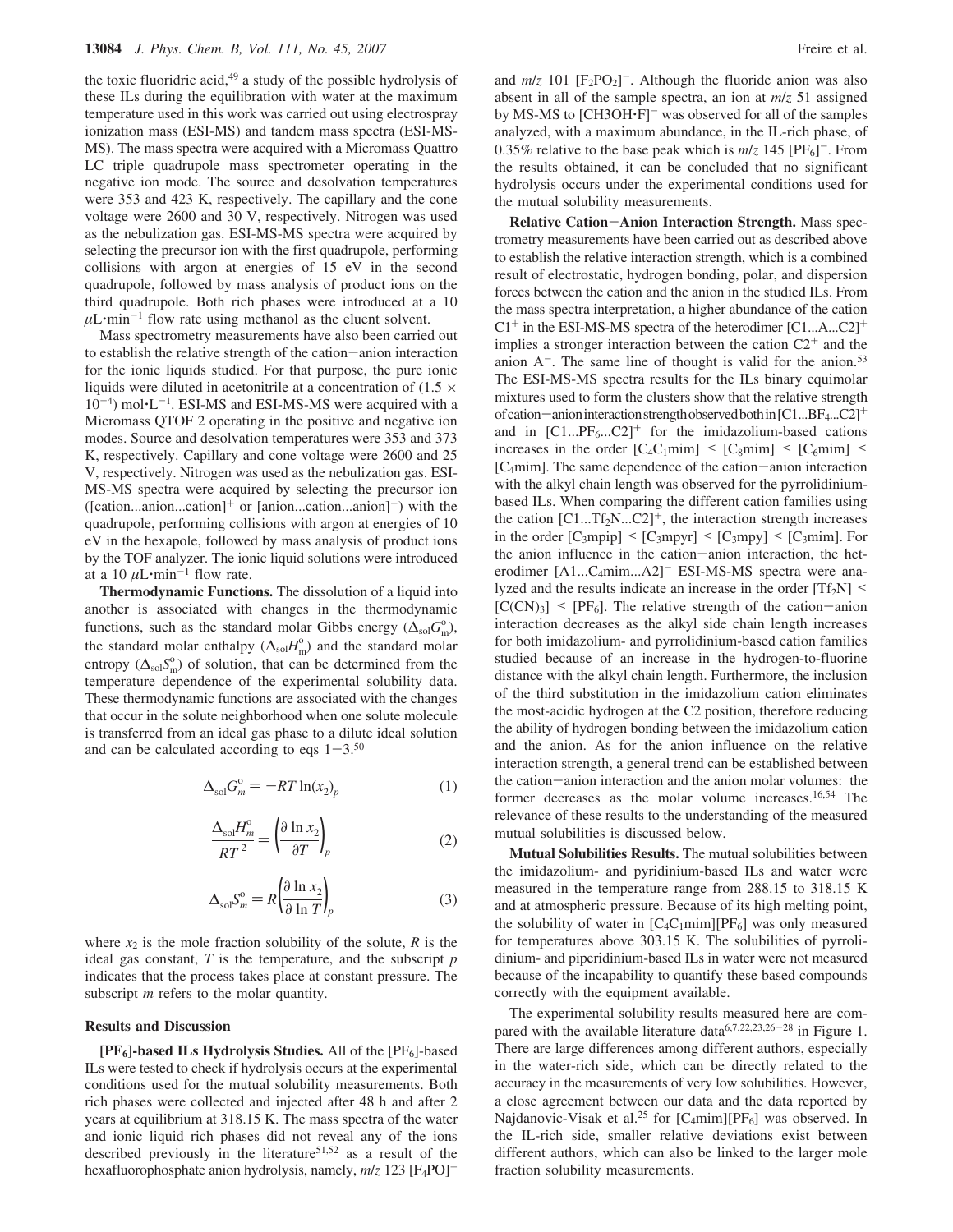

**Figure 1.** Relative deviations between the experimental mole fraction solubility of water in ILs (empty symbols) and ILs in water (full symbols) obtained in this work  $(x_{exp})$  and those reported in the literature  $(x_{\text{lit}})$  as a function of temperature:  $\diamondsuit$ , [C<sub>8</sub>mim][PF<sub>6</sub>], Fadeev et al.;<sup>6</sup>  $\nabla$ , [C<sub>4</sub>mim][PF<sub>6</sub>], McFarlane et al.;<sup>7</sup>  $\propto$ , [C<sub>4</sub>mim][PF<sub>6</sub>], Anthony et al.;<sup>22</sup> O,  $[C_8 \text{mim}][PF_6]$ , Anthony et al.;<sup>22</sup>  $\triangle$ ,  $[C_4 \text{mim}][PF_6]$ , Wong et al.;<sup>23</sup>  $\Box$ , [C<sub>4</sub>mim][PF<sub>6</sub>], Najdanovic-Visak et al.;<sup>26</sup> -, [C<sub>4</sub>mim][PF<sub>6</sub>], Alfassi et al.;<sup>27</sup> +, [C<sub>4</sub>mim][PF<sub>6</sub>], Shvedene et al.;<sup>28</sup> ×, [C<sub>4</sub>C<sub>1</sub>mim][PF<sub>6</sub>], Shvedene et al.<sup>28</sup>

The experimental solubility data measured and the respective standard deviations are presented in Tables 1 and 2. In general terms, it can be observed that, for all of the studied ILs, the miscibility of both phases increases with temperature. Note that all of the studied ILs are known as "hydrophobic" but the water solubility results indicate that they are substantially "hygroscopic". The mole fraction solubility of ILs in water ranges from  $10^{-3}$  to  $10^{-4}$ , and the water in ILs is on the order of  $10^{-1}$ . Thus, although the water-rich phase can be considered almost as a pure phase with the dissolved IL at infinite dilution, the ILrich phase cannot be considered as a nearly pure IL phase.

The results obtained for all of the studied ILs show a large difference in the mole fraction solubilities of water in ILs, ranging from 0.186 for the  $[C_4mpyr][Tf_2N]$  to 0.889, or almost complete miscibility, for  $[C_4mim][C(CN)_3]$ . The inspection of Tables 1 and 2 clearly shows that the anion plays the dominant role in the mutual solubilities followed by the cation alkyl chain length and the cation family, which have a secondary influence.

The experimental results obtained in this work and the reported mutual solubilities of water with  $[C_3$ mim][Tf<sub>2</sub>N]<sup>35</sup> show that there is a hydrophobic tendency increase due to the cation family from  $[C_nmin] \leq [C_nmpy] \leq [C_nmpy] \leq [C_nmpip]$ . The imidazolium-based cations present the higher solubility of water, followed by the pyridinium-, the pyrrolidinium-, and at last the piperidinium-based ILs. The higher water solubility in the imidazolium and pyridinium-based ILs when compared with the pyrrolidinium and piperidinium-based ILs seems to be due to the interaction of the water with the  $\pi$  systems of those former cations while no electrons are available for privileged interaction on the latter. These mutual solubility dependencies follow the same trend as the ESI-MS-MS relative interactions, thus showing how these mutual solubilities of ionic liquids with water are dependent on the cation/anion ability to develop strong interactions with other solutes or solvents. As for the effect of the alkyl side chain length for both the imidazolium and pyrrolidinium-based ILs, it can be seen that there is a decrease in the solubility with water with the increase of the alkyl chain length of the cation and thus an increase in the ILs hydrophobic tendency. These results are consistent with the ESI-MS-MS

results presented above. The higher the relative cation-anion interaction strength, the higher the interactions with water.

The replacement of the most-acidic hydrogen at the C2 position in the imidazolium cation by a methyl group induces different changes on the two phases. It leads to a strong decrease of the water solubility to a value closer to that obtained for  $[C_8min][PF_6]$ . The hydrogen bonding between water with the acidic hydrogen of the imidazolium cation clearly has a large influence in the liquid-liquid phase behavior between imidazolium-based ILs and water. Alternatively, the solubility of  $[C_4C_1mim][PF_6]$  in water falls between that of  $[C_4mim][PF_6]$ and  $[C_6$ mim][PF $_6$ ], indicating that the hydrogen bonding on the water-rich phase of the equilibrium is not one of the most relevant factors determining the solubility, with the cation size being more important. This effect of substituting the most-acidic hydrogen at the imidazolium cation was already verified by Crosthwaite et al.24,55,56 in alcohols-IL binary system phase behavior. The authors<sup>24,55,56</sup> also found that by replacing the C2 hydrogen with a methyl group the ability of the cation to hydrogen bond with the alcohol was greatly diminished.

When inferring the anion influence, the comparison of the results obtained in this work with a previous work for  $[C_4$ mim]- $[Tf_2N]^{35}$  at the same experimental conditions enables the conclusion that there is an increase in the hydrophobic tendency due to the anion following the order  $[{\rm C(CN)}_3] \leq [{\rm PF}_6] \leq [{\rm TF}_2]$ . This trend does not follow the relative interaction between cation and anion observed in the ESI-MS-MS studies. A possible explanation is that mass spectrometry results reflect the total gas-phase interactions where the Coulombic charge interactions are quite strong and dominate other interactions. Although for cations this seems to correlate well with the solvation with water, for the anion the solvation mechanism seem to be far more complex and not possible to correlate with the anion-cation interaction strength at the gas phase.

**Temperature Dependence of Water in ILs Solubility.** The integration of eq 1, assuming that in the temperature range studied,  $\Delta_{sol}H_m^o$  can be considered temperature-independent, leads to eq 4, which proved to correlate the experimental solubility data of water in ILs accurately

$$
\ln x_{\rm w} = A + \frac{B}{(T/K)}\tag{4}
$$

where  $x_w$  is the mole fraction solubility of the water in IL,  $T$  is the temperature, and *A* and *B* are correlation parameters. The correlation constants obtained from the fitting of the water solubility experimental data are presented in Table 3. The proposed correlation shows a relative maximum average deviation from the experimental mole fraction data of 2%.

Because the solubility of water in all of the studied ILs is well above of what could be considered infinite dilution, the associated molar thermodynamic functions of solution were not determined.

**Temperature Dependence of ILs in Water Solubility.** The correlation of the experimental solubility of ILs in water data was carried out using eq 5, which showed to be capable of describing the temperature dependence of the solubility of organics in water

$$
\ln x_{\rm IL} = C + \frac{D}{(T/K)} + E \ln(T/K) \tag{5}
$$

where  $x_{\text{IL}}$  is the mole fraction solubility of the IL in water, *T* is the temperature, and *C*, *D*, and *E* are correlation parameters. These correlation parameters and the respective standard devia-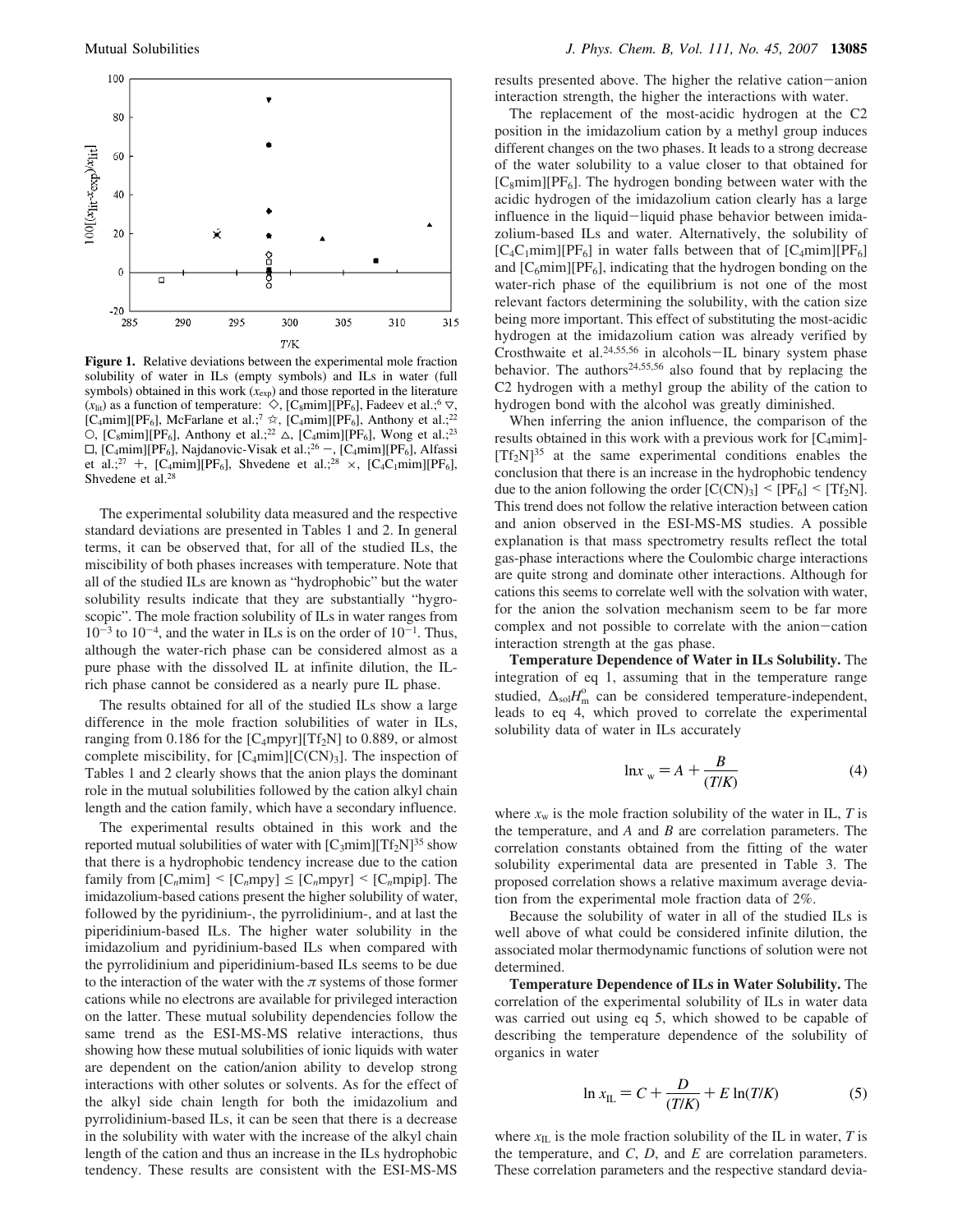**TABLE 1: Experimental Mole Fraction Solubility of Water in ILs,** *x***w, as a Function of Temperature**

| Freire e |  |
|----------|--|
|          |  |

|     | $[C_4min]$<br>$[PF_6]$         | [C <sub>6</sub> min]<br>$[PF_6]$ | [C <sub>8</sub> min]<br>$[PF_6]$ | $[C_4C_1mim]$<br>$[PF_6]$ | [C <sub>4</sub> min]<br>[C(CN) <sub>3</sub> ] | [C <sub>3</sub> mpy]<br>$[Tf_2N]$ | [C <sub>3</sub> mpyr]<br>$[Tf_2N]$ | $[C_4mpyr]$<br>$[Tf_2N]$ | $[C_3mpip]$<br>$[Tf_2N]$ |
|-----|--------------------------------|----------------------------------|----------------------------------|---------------------------|-----------------------------------------------|-----------------------------------|------------------------------------|--------------------------|--------------------------|
| T/K | $(x_w \pm \sigma^a)$           | $(x_w \pm \sigma^a)$             | $(x_w \pm \sigma^a)$             | $(x_w \pm \sigma^a)$      | $(x_w \pm \sigma^a)$                          | $(x_w \pm \sigma^a)$              | $(x_w \pm \sigma^a)$               | $(x_w \pm \sigma^a)$     | $(x_w \pm \sigma^a)$     |
|     | $288.15$ 0.229 + 0.003         | $0.196 \pm 0.003$                | $0.172 + 0.003$                  |                           | $0.844 + 0.005$                               | $0.206 + 0.001$                   | $0.200 + 0.004$                    | $0.186 + 0.004$          | $0.188 + 0.003$          |
|     | $293.15 \quad 0.251 \pm 0.001$ | $0.209 + 0.001$                  | $0.185 + 0.002$                  |                           | $0.848 + 0.003$                               | $0.226 \pm 0.004$                 | $0.220 + 0.001$                    | $0.199 + 0.004$          | $0.199 + 0.002$          |
|     | $298.15$ $0.272 + 0.003$       | $0.229 \pm 0.003$                | $0.205 + 0.004$                  |                           | $0.857 + 0.009$                               | $0.236 + 0.004$                   | $0.233 + 0.004$                    | $0.211 + 0.001$          | $0.212 + 0.003$          |
|     | $303.15$ $0.293 + 0.004$       | $0.250 + 0.004$                  | $0.217 + 0.004$                  | $0.219 + 0.003$           | $0.863 + 0.005$                               | $0.260 + 0.006$                   | $0.254 + 0.001$                    | $0.233 + 0.004$          | $0.231 + 0.004$          |
|     | $308.15 \quad 0.303 + 0.004$   | $0.267 + 0.004$                  | $0.229 + 0.006$                  | $0.237 \pm 0.007$         | $0.870 + 0.002$                               | $0.270 + 0.003$                   | $0.268 + 0.004$                    | $0.244 + 0.005$          | $0.255 + 0.005$          |
|     | $313.15$ $0.333 + 0.004$       | $0.288 + 0.004$                  | $0.250 + 0.004$                  | $0.252 \pm 0.006$         | $0.879 + 0.005$                               | $0.292 + 0.001$                   | $0.290 + 0.004$                    | $0.263 + 0.003$          | $0.272 + 0.002$          |
|     | $318.15$ $0.348 + 0.004$       | $0.303 + 0.004$                  | $0.257 + 0.004$                  | $0.263 + 0.004$           | $0.889 + 0.004$                               | $0.310 + 0.005$                   | $0.299 + 0.007$                    | $0.282 + 0.004$          | $0.289 + 0.005$          |
|     |                                |                                  |                                  |                           |                                               |                                   |                                    |                          |                          |

*<sup>a</sup>* Standard deviation.

**TABLE 2: Experimental Mole Fraction Solubility of ILs in Water,** *x***IL, as a Function of Temperature**

|        | $[C_4min][PF_6]$                         | [C <sub>6</sub> min][PF <sub>6</sub> ] | [C <sub>8</sub> min][PF <sub>6</sub> ] | $[C_4C_1min][PF_6]$             | $[C_4min][C(CN)3]$                       | [C <sub>3</sub> mpy][Tf <sub>2</sub> N]  |
|--------|------------------------------------------|----------------------------------------|----------------------------------------|---------------------------------|------------------------------------------|------------------------------------------|
| T/K    | $10^3$ (x <sub>II</sub> $\pm \sigma^a$ ) | $10^4 (x_{\rm H} \pm \sigma^a)$        | $10^4 (x_{\rm H} \pm \sigma^a)$        | $10^4 (x_{\rm H} \pm \sigma^a)$ | $10^3$ (x <sub>II</sub> $\pm \sigma^a$ ) | $10^4$ (x <sub>II</sub> $\pm \sigma^a$ ) |
| 288.15 | $1.01 \pm 0.06$                          | $3.54 \pm 0.01$                        | $1.13 \pm 0.01$                        | $7.18 \pm 0.01$                 | $5.62 \pm 0.01$                          | $3.51 \pm 0.04$                          |
| 293.15 | $1.10 \pm 0.01$                          | $3.92 \pm 0.01$                        | $1.20 \pm 0.02$                        | $7.59 \pm 0.02$                 | $5.75 \pm 0.07$                          | $3.66 \pm 0.02$                          |
| 298.15 | $1.21 + 0.01$                            | $4.34 \pm 0.02$                        | $1.27 \pm 0.03$                        | $8.17 \pm 0.04$                 | $6.22 \pm 0.03$                          | $3.75 \pm 0.02$                          |
| 303.15 | $1.29 + 0.01$                            | $4.68 \pm 0.03$                        | $1.46 \pm 0.04$                        | $8.74 \pm 0.06$                 | $6.83 \pm 0.01$                          | $3.90 \pm 0.02$                          |
| 308.15 | $1.43 \pm 0.04$                          | $5.04 \pm 0.02$                        | $1.59 \pm 0.02$                        | $9.97 \pm 0.04$                 | $7.38 \pm 0.01$                          | $4.27 \pm 0.04$                          |
| 313.15 | $1.58 + 0.01$                            | $5.59 \pm 0.01$                        | $1.76 \pm 0.01$                        | $10.84 \pm 0.03$                | $7.99 \pm 0.02$                          | $4.42 \pm 0.04$                          |
| 318.15 | $1.76 \pm 0.02$                          | $6.78 \pm 0.01$                        | $2.03 \pm 0.02$                        | $11.51 \pm 0.08$                | $9.56 \pm 0.05$                          | $4.76 \pm 0.09$                          |

*<sup>a</sup>* Standard deviation.

**TABLE 3: Correlation Parameters for the Mole Fraction Solubility of Water in ILs and ILs in Water as a Function of Temperature Using Equations 4 and 5, Respectively**

| IL                                       | $A \pm \sigma^a$  | $(B \pm \sigma^a)/K$ | $C \pm \sigma^a$ | $(D \pm \sigma^a)$ /K | $E \pm \sigma^a$ |
|------------------------------------------|-------------------|----------------------|------------------|-----------------------|------------------|
| $[C_4min][PF_6]$                         | $2.92 \pm 0.17$   | $-1261 \pm 50$       | $-223 \pm 47$    | $8345 \pm 2137$       | $33 + 7$         |
| [C <sub>6</sub> min][PF <sub>6</sub> ]   | $3.13 \pm 0.11$   | $-1373 \pm 32$       | $-454 \pm 193$   | $18.575 \pm 8728$     | $67 + 29$        |
| [C <sub>8</sub> min][PF <sub>6</sub> ]   | $2.61 \pm 0.17$   | $-1257 \pm 52$       | $-413 \pm 87$    | $16703 \pm 3920$      | $61 \pm 13$      |
| $[C_4C_1min][PF_6]$                      | $2.32 \pm 0.21$   | $-1160 \pm 84$       | $-142 \pm 125$   | $4772 \pm 5661$       | $21 \pm 19$      |
| $[C_4min][C(CN)3]$                       | $0.378 \pm 0.029$ | $-159 + 9$           | $-550 \pm 135$   | $23\,250 \pm 6111$    | $82 \pm 20$      |
| [C <sub>3</sub> mpy][Tf <sub>2</sub> N]  | $2.69 \pm 0.14$   | $-1228 \pm 45$       | $-228 \pm 77$    | $9139 \pm 3499$       | $33 + 12$        |
| [C <sub>3</sub> mpyr][Tf <sub>2</sub> N] | $2.69 \pm 0.15$   | $-1236 \pm 45$       |                  |                       |                  |
| $[C_4mpyr][Tf_2N]$                       | $2.75 \pm 0.11$   | $-1281 \pm 33$       |                  |                       |                  |
| $[C_3mpip][Tf_2N]$                       | $3.05 \pm 0.19$   | $-1366 \pm 56$       |                  |                       |                  |

*<sup>a</sup>* Standard deviation.

**TABLE 4: Standard Thermodynamic Molar Properties of Solution of ILs in Water at 298.15 K**

| $\Pi$ .                                       | $(\Delta_{sol}H_m^0\pm\sigma^a)$ /<br>$kJ \cdot mol^{-1}$ | $(\Delta_{sol}G_{\rm m}^0\pm\sigma^a)$ /<br>$kJ$ -mol <sup>-1</sup> | $(\Delta_{sol}S_m^0 \pm \sigma^a)/$<br>$J \cdot K^{-1} \cdot mol^{-1}$ |
|-----------------------------------------------|-----------------------------------------------------------|---------------------------------------------------------------------|------------------------------------------------------------------------|
| $[C_4min][PF_6]$                              | $12.6 \pm 1.5$                                            | $16.66 \pm 0.01$                                                    | $-13.5 \pm 5.1$                                                        |
| [C <sub>6</sub> min][PF <sub>6</sub> ]        | $12.7 \pm 1.5$                                            | $19.19 \pm 0.01$                                                    | $-21.5 \pm 5.1$                                                        |
| [C <sub>s</sub> min][PF <sub>6</sub> ]        | $12.6 \pm 1.5$                                            | $22.24 \pm 0.05$                                                    | $-32.2 \pm 5.2$                                                        |
| $[C_4C_1min][PF_6]$                           | $11.9 \pm 1.5$                                            | $17.63 \pm 0.01$                                                    | $-19.2 \pm 5.1$                                                        |
| $[C_4mim]$ [ Tf <sub>2</sub> N] <sup>35</sup> | $7.1 \pm 1.5$                                             | $20.05 \pm 0.01$                                                    | $-43.4 \pm 5.1$                                                        |
| $[C_4min][C(CN)3]$                            | $10.1 \pm 1.5$                                            | $12.59 \pm 0.01$                                                    | $-8.5 \pm 5.1$                                                         |
| [C <sub>3</sub> mpy][Tf <sub>2</sub> N]       | $6.5 \pm 1.5$                                             | $19.56 \pm 0.02$                                                    | $-43.9 \pm 5.1$                                                        |

*<sup>a</sup>* Standard deviation.

tions are presented in Table 3. The proposed correlations showed a relative maximum deviation from the experimental mole fraction data of 4%.

The very low solubility of the studied ILs in water enables the use of eqs  $1-3$  to calculate the associated thermodynamic molar functions of solution at 298.15 K. The standard molar enthalpy, Gibbs energy, and entropy of solution are reported in Table 4.

The enthalpies of solution of the ILs in water at 298.15 K show that this is an endothermic process, which is independent of the alkyl chain length and of the alkyl substitution number. Just small differences in the enthalpies of solution are observed for both the cation family and the anion identity. These observations are in agreement with those obtained for the enthalpy of dissolution of *n*-alkanes in water at 298.15 K, which

also display almost no dependence on the linear chain carbon number.<sup>57</sup> However, the ionic liquids, as the *n*-alkanes and other organic compounds that are poorly soluble in water, present a slight increase in their solubility in water with the temperature at temperatures close to and above to room temperature. The inspection of Table 4, where the results previously obtained for the  $[C_4mim][Tf_2N]^{35}$  were included, indicates that the enthalpies of solution seem to be defined primarily by the anion identity, which is in agreement with the discussion above about the solvation of the anion being the main feature behind the ionic liquid solubility with water.

The experimental entropies of solution of ILs in water display a small decrease in the entropic effect of approximately  $-5$  $J \cdot K^{-1} \cdot \text{mol}^{-1}$  *per* methylene addition to the [C<sub>n</sub>mim][PF<sub>6</sub>] cation, corroborating the results found previously for the  $[C_nmin][Tf_2N]$ series.<sup>35</sup> Therefore, it can be concluded that the decrease of the ILs solubility with the increase of the alkyl side chain is driven by the decrease in the entropy of dissolution. The same behavior is also observed for the *n*-alkanes  $(C_nH_{n+2}$ , with  $n = 5-9$ ) dissolution in water, where the enthalpies of solution are also almost independent of the alkyl chain length and a remarkable entropic effect of approximately  $-30 \text{ J} \cdot \text{K}^{-1} \cdot \text{mol}^{-1}$  *per* methylene addition is observed.<sup>57,58</sup> As for the  $[C_4$ mim][C(CN)<sub>3</sub>] and  $[C_3mpy][Tf_2N]$  ILs, there is an increase and decrease, respectively, in the entropic effect, which are associated with the high hydrophilicity of the anion and hydrophobicity of the cation.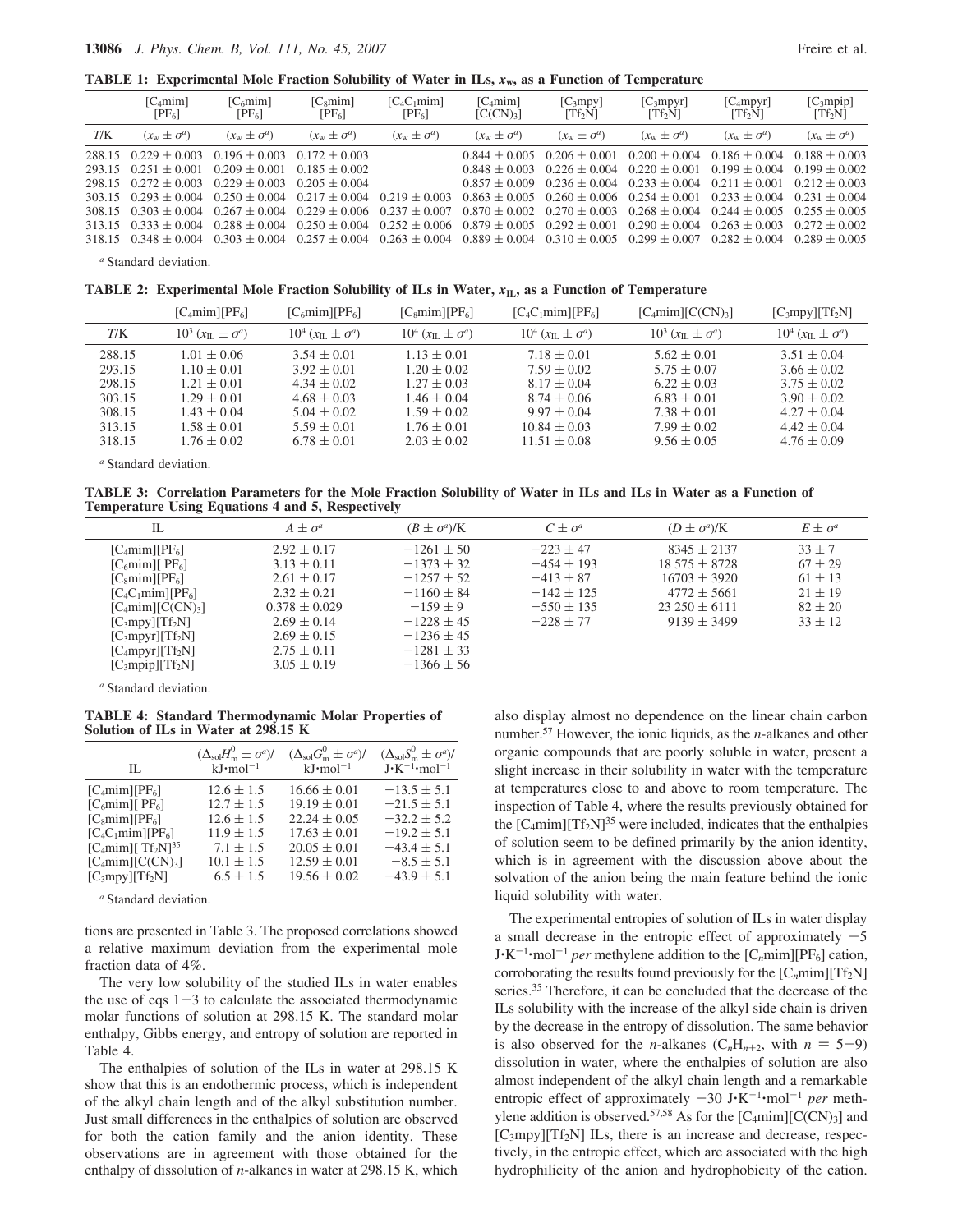Furthermore, the molar entropies of solution suggest that the ILs dissolution in water is controlled by the anion solvation in the IL-rich phase. The lower the entropic change, the higher the solubility of the ILs in water, as can be seen by comparing the solubilities for  $[C_4mim][Tf_2N]$ ,  $[C_4mim][PF_6]$  and  $[C_4mim]$ - $[C(CN)<sub>3</sub>]$ . This can be explained by the fact that the  $[C<sub>4</sub>min]$ - $[C(CN)<sub>3</sub>]$  is an highly solvated IL in the IL-rich phase, leading to a small entropic change when it goes to the water-rich phase. The same analogy can be established for the  $[C_4 \text{min}][Tf_2N]$ that is a more hydrophobic IL and suffers a larger entropic change when it partitions to the water-rich phase.

**Liquid**-**Liquid Equilibrium Prediction using COSMO-RS.** Common approaches for correlating or predicting fluid mixture properties, such as EoS and GCMs methods, require a large experimental data collection prior to their application. On top of that, the huge number of possible combinations available for ILs makes their use extremely exhaustive. The current major requirement in the field of ILs is a predictive method that could scan the ILs possible combinations and their mixtures, prior to making extensive experimental measurements.

COSMO-RS is a unique method for predicting the thermodynamic properties of mixtures on the basis of unimolecular quantum chemical calculations for individual molecules.<sup>37</sup>-<sup>41</sup> COSMO-RS merges together the electrostatic advantages and the computational efficiency of the quantum chemical dielectric continuum solvation model COSMO with a statistical thermodynamics approach. The standard procedure of COSMO-RS calculations can be divided into two primordial stages: quantum chemical COSMO calculations for the molecular species involved and COSMO-RS statistical calculations performed within the COSMOtherm program.<sup>37</sup>-41,59,60

Within the COSMO calculations, all of the molecules are supposed as solute molecules in a virtual conductor environment, where a polarization charge density on the interface between the molecule and the conductor is induced. These charges act back on the solute and generate a more polarized electron density than in vacuum. During the quantum chemical self-consistency cycle, the solute molecule is converged to its energetically optimal state in a conductor with respect to electron density and the molecular geometry can be optimized using conventional methods for calculations in vacuum.<sup>37</sup>-<sup>41</sup>

The COSMO-RS calculation procedure is performed using the COSMOtherm program,<sup>59,60</sup> where all of the interactions between molecules are described as contact interactions of the molecular surfaces, correlating them to the screening charge densities of the interacting surface pieces. For the statistical mechanical calculations, the molecular surface is split into small effective areas and contact with each of these areas is considered to be independent. Finally, the chemical potential of each component is calculated using statistical thermodynamics and from these liquid-liquid equilibria (LLE), vapor-liquid equilibria (VLE) and other properties of the mixture can be derived.

Within the COSMOtherm program, a pseudobinary approach was used to calculate the LLE of the ILs and water systems, with the IL cation and anion introduced as separated compounds with the same mole fraction. The chemical potentials are calculated for the ternary system (anion  $+$  cation  $+$  water), where the chemical potential of the IL is the sum of the chemical potentials of both the cation and anion.42,48 All of the COSMO-RS calculations were done at the BP/TZVP level (Turbomole,61,62 DFT/COSMO calculation with the BP functional and TZVP<sup>63</sup> basis set using the optimized geometries at the same level of theory) and at the parameter file BP\_TZVP\_C21\_0105 with the derived ions lowest energy conformers. The comparison



**Figure 2.** Liquid-liquid phase diagram for water and ILs:  $(\triangle)$  (-),  $[C_3min][Tf_2N];^{35}$  ( $\blacksquare$ ) (- -),  $[C_3mpy][Tf_2N]$ ; ( $\blacklozenge$ ) ( $\blacklozenge \blacklozenge$ ),  $[C_3mpyr]$ -[Tf<sub>2</sub>N], ( $\blacklozenge$ ) (••-••), [C<sub>3</sub>mpip][Tf<sub>2</sub>N]. The single symbols and the solid lines represent, respectively, the experimental data and COSMO-RS predictions.



**Figure 3.** Liquid-liquid phase diagram for water and ILs:  $(\triangle)$  (-),  $[C_4min][PF_6]$ ; ( $\blacklozenge$ ) (--),  $[C_6min][PF_6]$ ; ( $\blacklozenge$ ) (---),  $[C_8min][PF_6]$ ;  $(\Box)$  ( $\bullet \bullet \bullet \bullet$ ), [C<sub>4</sub>C<sub>1</sub>mim][PF<sub>6</sub>]. The single symbols and the solid lines represent, respectively, the experimental data and COSMO-RS predictions.

between experimental data and the predictive results is presented in Figures  $2-5$ .

The results obtained with COSMO-RS show an acceptable qualitative agreement with the experimental data. Figure 2 presents the cation family influence experimental results and the predictions using COSMO-RS. The same hydrophobic character increase for the IL-rich side with  $[C_3$ mim] <  $[C_3$  $mpy$ ]  $\leq$  [C<sub>3</sub>mpyr]  $\leq$  [C<sub>3</sub>mpip] was found for the experimental data and the predictions, where the comparison with all of the ILs studied is possible. In addition, the similar  $[C_3mpy][Tf_2N]$ and [C<sub>3</sub>mpyr][Tf<sub>2</sub>N] solubilities in water are also well predicted by COSMO-RS with no large deviations between both ILs. For the water-rich phase, the hydrophobic character increase of the experimental results  $[C_3mim] \leq [C_3mpy]$  is also well predicted.

Figures 3 and 4 present the alkyl chain length influence, while maintaining the anion, for two different cation families, imidazolium- and pyrrolidinium-based ILs. For both cation families, the same trend was observed with a qualitative good prediction of the cation hydrophobicity increase with the alkyl chain length. Furthermore, COSMO-RS correctly describes the different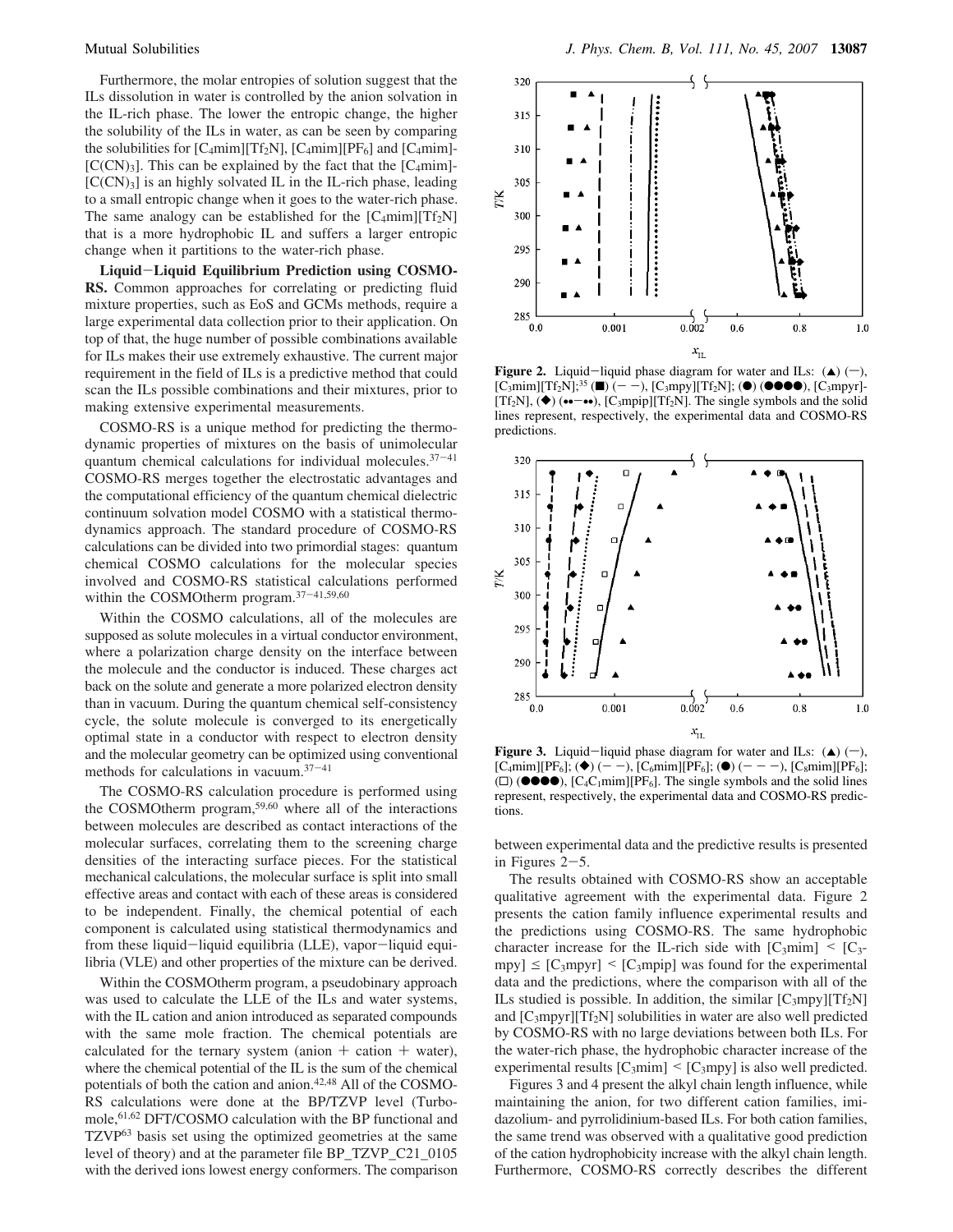

**Figure 4.** Liquid-liquid phase diagram for water and ILs:  $(\bullet)$  (-), [C<sub>3</sub>mpyr][Tf<sub>2</sub>N]; ( $\blacksquare$ ) (--), [C<sub>4</sub>mpyr][Tf<sub>2</sub>N]. The single symbols and the solid lines represent, respectively, the experimental data and COSMO-RS predictions.



**Figure 5.** Liquid-liquid phase diagram for water and ILs:  $(\triangle)$  (-), [C<sub>4</sub>mim][PF<sub>6</sub>]; ( $\bullet$ ) (- -), [C<sub>4</sub>mim][Tf<sub>2</sub>N].<sup>35</sup> The single symbols and the solid lines represent, respectively, the experimental data and COSMO-RS predictions.

behavior of the inclusion of the third methyl substitution in  $[C_4C_1mim][PF_6]$  in both phases, proving to be able to correctly predict the hydrophobic tendency in both the aqueous and ILrich phases. Although, it should be noted that besides the qualitative trend good predictions the quantitative predictions reasonably deviate from the experimental results.

For the anion influence presented in Figure 5, some deviations from experimental data were found. COSMO-RS incorrectly predicted a complete miscibility between  $[C_4min][C(CN)_3]$  and water in the temperature range studied experimentally. It also fails in the IL-rich phase prediction for the  $[C_4mim][PF_6]$  and [C<sub>4</sub>mim][Tf<sub>2</sub>N] direct comparison because it predicts a higher solubility of water in  $[C_4mim][Tf_2N]$  than in  $[C_4mim][PF_6]$ . A possible explanation is the fact that  $[Tf_2N]$  is a stronger Lewis base than  $[PF_6]$  and, conversely,  $[PF_6]$  has a greater charge density than [Tf<sub>2</sub>N], thus allowing stronger Coulombic interactions.

In spite of the quantitative deviations obtained with COSMO-RS from experimental data, it showed to be an useful predictive method for the a priori scanning of the large number of ILs in order to find suitable candidates, or to help in the design of new ILs, before extensive experimental measurements. However, some limitations were found in the anion influence prediction for the mutual solubilities with water.

### **Conclusions**

New and original data for mutual solubilities between water and hydrophobic imidazolium-, pyridinium-, pyrrolidinium-, and piperidinium-based cations in combination with bis(trifluoromethylsulfonyl)imide-, hexafluorophosphate-, and tricyanomethanebased anions in the temperature range between 288.15 and 318.15 K and at atmospheric pressure were presented. The hydrophobic tendency of the cation family increases from imidazolium- to pyridinium- to pyrrolidinium- to piperidiniumbased ILs and with the alkyl chain length increase within the same cation family. Furthermore, the inclusion of a third methyl group replacing the most acidic hydrogen of the imidazolium cation showed to have different impacts in both rich phases, which was addressed by the relative influence of the hydrogenbonding capacity in both phases. The anion hydrophobic tendency increases from tricyanomethane- to hexafluorophosphate- to bis(trifluoromethylsulfonyl)imide-based anions ILs. Moreover, the discussed amphiphilic character of the studied salts can be used to fine tune the ILs mutual solubilities with water and to manage their ecotoxicity impact.

From the ILs in water solubility temperature dependence, the standard molar thermodynamic functions of solution at infinite dilution were determined. The molar enthalpies of solution of the ILs in water at 298.15 K showed to be essentially independent of the alkyl chain length in the temperature range studied. The decrease of the ILs solubility in water with the alkyl chain length increase is driven by the decrease of the entropy of dissolution. The behavior of ILs in water is qualitatively very similar to that observed for the *n*-alkanes and other organic compounds poorly soluble in water. Also, the increase of the ILs solubility in water due to the anion seems to be controlled mainly by their entropic variation that reflects their solvation in the IL-rich phase.

COSMO-RS showed to be an a priori method of selection for the IL-water binary systems phase behavior qualitative prediction, which may be of considerable value for the design of suitable ILs for practical applications and with expected mutual solubilities.

**Acknowledgment.** We are thankful for financial support from Fundação para a Ciência e a Tecnologia (Project POCI/ EQU/58152/2004) and Ph.D. grant (SFRH/BD/14134/2003) of Mara G. Freire and postdoctoral grant (SFRH/BPD/23246/2005) of Ramesh L. Gardas. We also acknowledge F. Eckert and A. Klamt, COSMOtherm, Version C2.1, Release 01.05, COSMOlogic GmbH & Co. KG, Leverkusen, Germany, 2005, and M. Diedenhofen of COSMOlogic for advice and assistance in the use of COSMOtherm.

### **References and Notes**

- (1) Welton, T. *Chem. Re*V*.* **1999**, *99*, 2071.
- (2) Rogers, R. D.; Seddon, K. R. *Science* **2003**, *302*, 792.
- (3) Earle, M. J.; Esperança, J. M. S. S.; Gilea, M. A.; Lopes, J. N. C.;

Rebelo, L. P. N.; Magee, J. W.; Seddon, K. R.; Widegren, J. A. *Nature* **2006**, *439*, 831.

- (4) Zhao, H. *Chem. Eng. Commun.* **2006**, *193*, 1660.
- (5) Huddleston, J. G.; Willauer, H. D.; Swatloski, R. P.; Visser, A. E.;
- Rogers, R. D. *Chem. Commun.* **1998**, *16*, 1765. (6) Fadeev, A. G.; Meagher, M. M. *Chem. Commun.* **2001**, 295.
	- (7) McFarlane, J.; Ridenour, W. B.; Luo, H.; Hunt, R. D.; DePaoli, D.
- W.; Ren, R. X. *Sep. Sci. Technol.* **2005**, *40*, 1245-1265. (8) Papaiconomou, N.; Salminen, J.; Prausnitz, J. M. *Book of Abstracts,*
- *16th Symposium on Thermophysical Properties*; Boulder, CO, 2006; p 55. (9) Zhao, D.; Liao, Y.; Zhang, Z. *Clean* **2007**, *35*, 42.